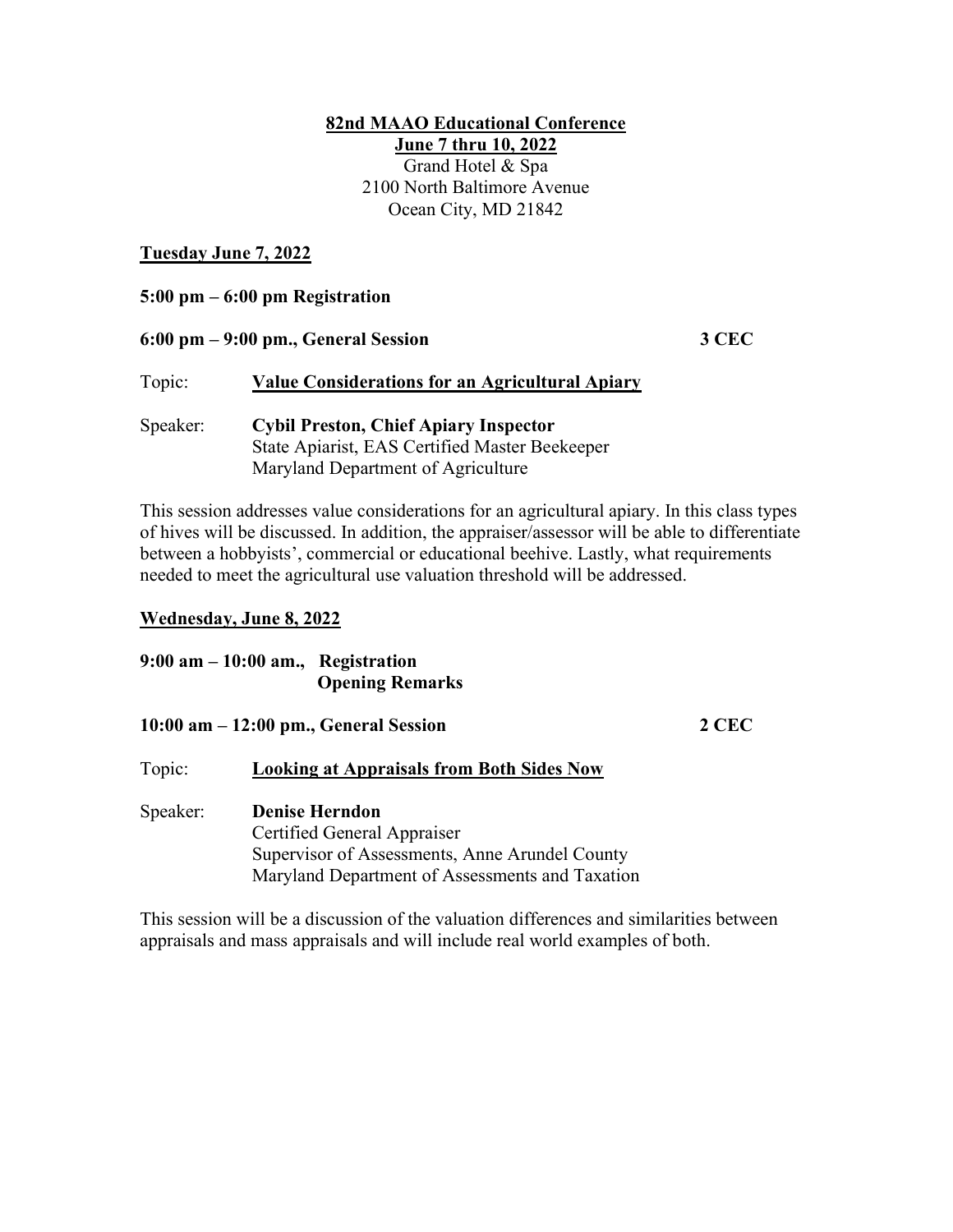### Wednesday, June 8, 2022

# 1:00 pm – 4:00 pm., General Session 3 CEC Topic The 2022 Redevelopment Process Speaker: Glenn Irwin Executive Director Ocean City Development Corporation (OCDC)

Participants will take a walking tour of Historic Downtown Ocean City focusing on the redevelopment process. Façade program grants and their application will be discussed; including how they impact the effective age of an individual property and ultimately its effect on the life cycle of the neighborhood in which it is located. Other topics of discussion will be land assemblage and the role that a non-profit organization can play as a liaison in a private-public relationship to spur the redevelopment process and the impact of design standards, special events, and public art, using Downtown Ocean City as a case study.

## Thursday, June 9, 2022

| $8:30 \text{ am} - 5:00 \text{ pm}$ . | <b>7 CEC</b>                                                                                                                                                                              |  |  |
|---------------------------------------|-------------------------------------------------------------------------------------------------------------------------------------------------------------------------------------------|--|--|
| Topic                                 | 7 Hour 2020-2021 National USPAP Update Course                                                                                                                                             |  |  |
| Speaker:                              | <b>Leslie G. Pruitt</b><br>AQB Certified USPAP Instructor<br>Certified General Appraiser<br>Supervisor of Assessments, Somerset County<br>Maryland Department of Assessments and Taxation |  |  |

The new 7-Hour USPAP Update Course is designed to give you the tools to be your own USPAP expert by the time you leave the course. Through dynamic case studies and new tools, appraisers will learn how to better navigate the USPAP document to solve problems in their daily appraisal practice. This course provides a refresher on important tenets of the profession and offers practical applications for an appraiser's appraisal practice. This course is intended to fulfill the 7-hour requirement as established by the Appraiser Qualification Board (AQB) of The Appraisal Foundation.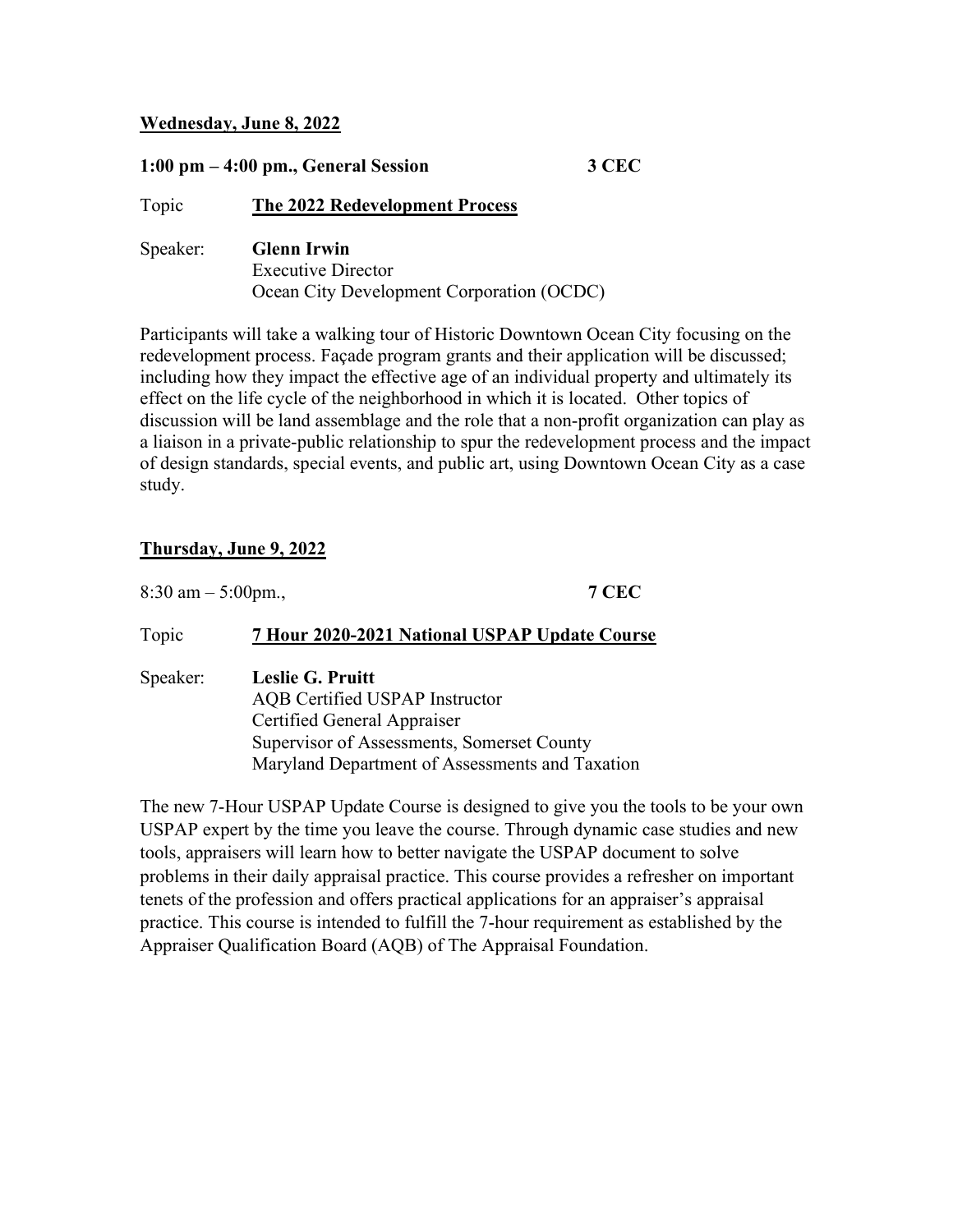### Thursday, June 9, 2021

9:00 am  $-12:00$ pm., 3 CEC

| Topic    | <b>Bullet-Proofing Appraisals &amp;</b><br><b>Going Concern and Hotel Valuation</b> |  |
|----------|-------------------------------------------------------------------------------------|--|
| Speaker: | Peter F. Korpacz, MAI, CRE, FRICS                                                   |  |
|          | Founder and President of Korpacz Realty Advisors, Inc.                              |  |
|          | Kim Lorenz, MAI, SRA                                                                |  |
|          | Executive Vice President at Korpacz Realty Advisors, Inc.                           |  |

### Bullet-Proofing the Assessment Litigation Expert Appraisal Report

This session will be a discussion of ways of providing both a clear and concise format and persuasive report content that will highlight the appraiser's experience, knowledge, and skill set specific to the property being valued. The guidance offered in this seminar will result in a report and testimony that that will be convincing to the judge or jury and result in fair and equitable valuation and assessment conclusions that are based on factual market behavior. In addition, lists of do's and don'ts, appraisal format outlines, and content guidelines will be provided.

### Going Concern Valuations in Hotels – Market Realities vs Myths

This session will address the various market realities and myths associated with the wide difference in hotel property value estimates between opposing appraisers caused by the erroneous application of the going-concern premise to valuation. The presentation will allow the attendees to understand that typical hotel transactions do not involve the sale of going concerns, and how to use various sources of market behavior to support fair and equitable valuation and assessment conclusions for the real estate and FF&E. Hotel comp sale verification techniques and an underutilized source of hotel comps will also be covered.

1:00 pm – 4:00 pm.,  $3 \text{ CEC}$ 

# Topic: The Certified Maryland Property Assessor Designation and Narrative Report Writing

Speaker: Bryan Levenson, CMPA Assessor Supervisor, Montgomery County Maryland Department of Assessments and Taxation

This session gives an overview of The Certified Maryland Property Assessor Designation as it relates to narrative appraisal report writing. Is the CMPA designation right for me? Do I qualify for CMPA? How do I go about obtaining my designation? All these questions and more will be answered in this informative 3-hour session.